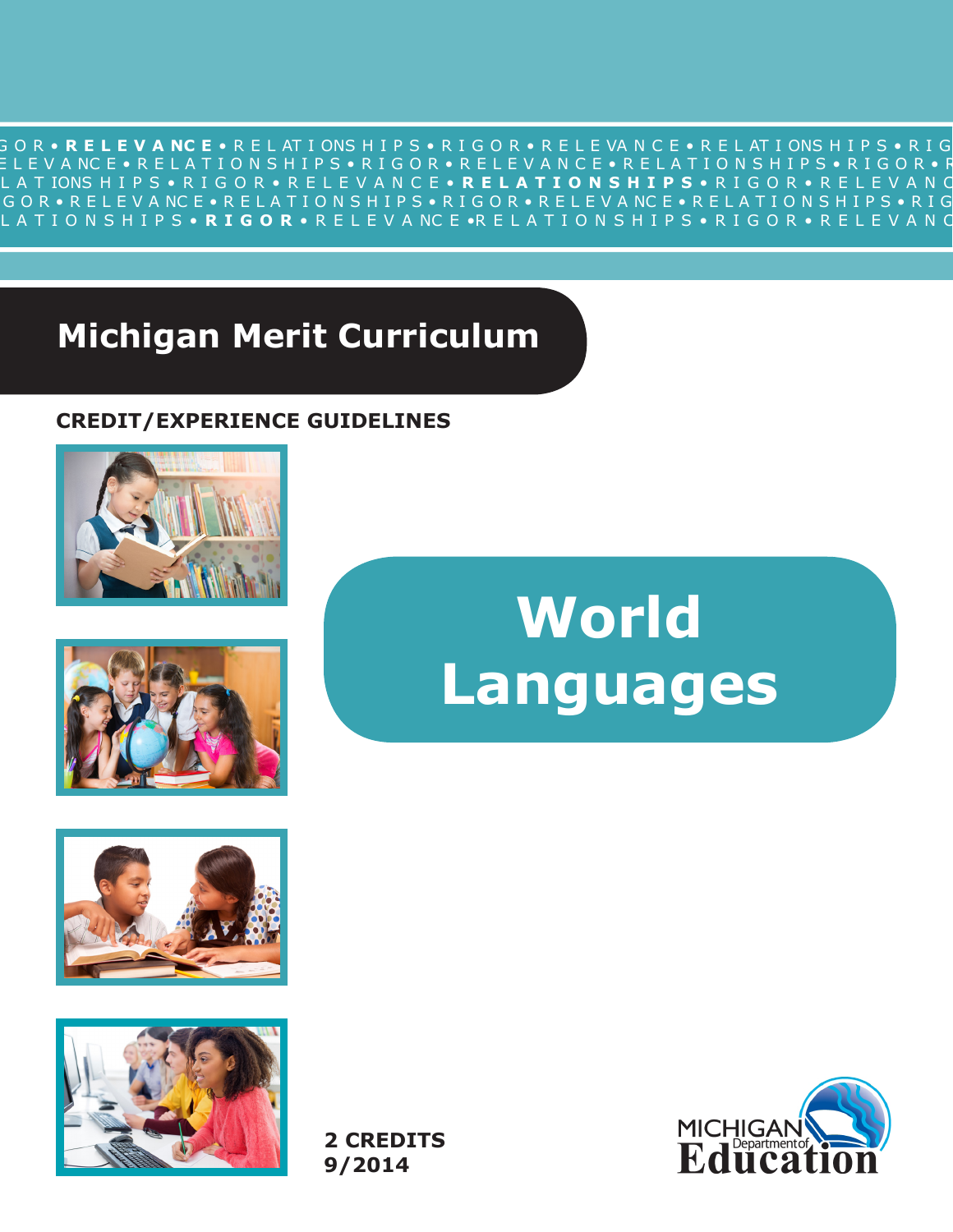# **CONTENTS**

| World Languages Content Strands and Standards 5 |
|-------------------------------------------------|
|                                                 |
|                                                 |
|                                                 |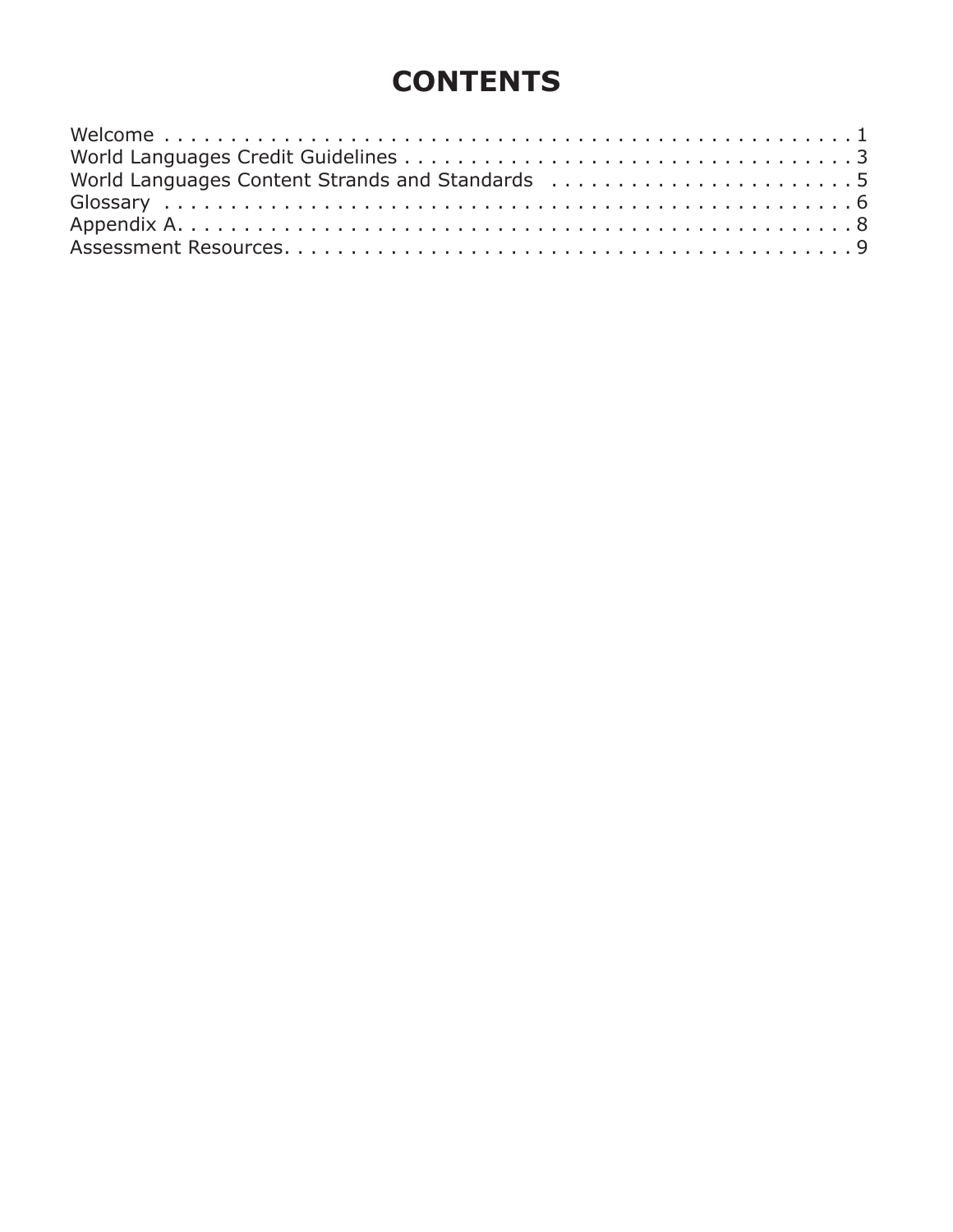# **WELCOME**

<span id="page-2-0"></span>Language and communication are at the heart of the human experience. Michigan students, like students throughout the United States, must be equipped linguistically and culturally to communicate successfully in a pluralistic American society and abroad. This imperative envisions a future in which *all* students develop and maintain proficiency in English and at least one other language. (*Standards for Foreign Language Learning for the 21st Century\**, p.1, 2006).

Through the collaborative efforts of Governor Jennifer M. Granholm, the State Board of Education, and the State Legislature, landmark state graduation requirements are being implemented to give Michigan students the knowledge and skills to succeed in the 21st century and drive Michigan's economic success in the global economy. Working together, teachers can explore varied pathways to help students meet the graduation requirement for *World Languages*.

In 2014 the Michigan Legislature passed HB 4465 which modified the original world language graduation requirement, provides flexibility for students to meet the graduation requirement. This guide has been updated to reflect the new legislation.

This guide was developed to assist school districts and teachers in successfully implementing the two-credit World Languages Other Than English requirement of the Michigan Merit Curriculum and to define the alternative options of two-year equivalent proficiency\* in a world language other than English as well as identify additional options available to students to meet this requirement. The identified guidelines provide a useful framework for designing curriculum, assessment, and relevant learning experiences for students.

### **OVERVIEW**

In developing these expectations, the Academic Work Group\* depended heavily on the generic and language specific *Standards for Foreign Language Learning in the 21st Century\** (National Standards in Foreign Language Education Project, 2006). In particular, the *Michigan World Language Standards and Benchmarks* reflect the structure of the national *Standards* including the Statement of Philosophy and the framework of Communicative Modes\* and Learning Scenarios\*. The Academic Work Group carefully analyzed other documents, including *ACTFL Performance Guidelines for K-12 Learners, ACTFL Proficiency Guideline 2012,* available College Board Advanced Placement courses and exams, and standards documents from other states, as well as, the *Michigan Curriculum Framework, World Languages: Content Standards and Benchmarks* (1998).

# **CURRICULUM UNIT DESIGN**

One of the ultimate goals of teaching is for students to acquire transferable knowledge. To accomplish this, learning needs to result in a deep understanding of content and mastery level of skills. As educational designers, teachers must use both the art and the science of teaching. In planning coherent, rigorous instructional units of study, it is best to *begin with the end in mind*.

*Engaging and effective units:* are aligned to the Michigan World Language Standards and Benchmarks;

- include essential and focus questions that stimulate inquiry and connections;
- are conducted primarily in the target language, for languages that are spoken;
- include age-appropriate, research-based instructional strategies and varied activities that meet the needs of diverse learners;
- incorporate appropriate technology to facilitate learning;
- focus on concepts of language and culture that have value and application beyond the classroom;
- emphasize the development of all four language skills—listening, speaking, reading, writing, within the interpersonal, interpretive, and presentational modes of communication;
- include explicit and systematic instruction that emphasizes real communication and real world tasks allowing students to work collaboratively with peers;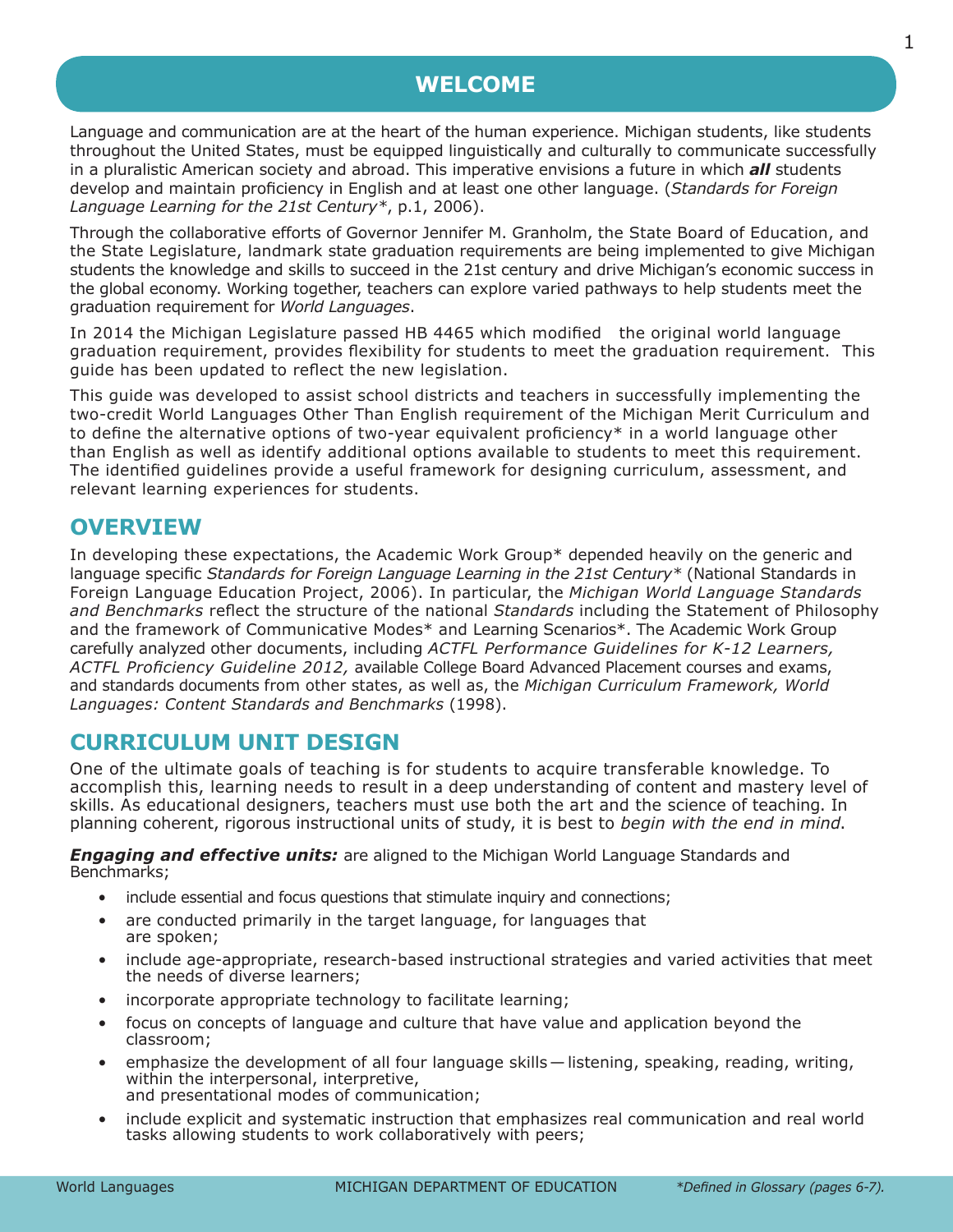- offer relevant and respectful learning experiences in a climate that allows students to express their own ideas in the target language;
- provide students with opportunities to use the target language to pursue topics of personal interest and to connect with other disciplines;
- provide students with opportunities to participate, both in person and electronically, in language communities at home and around the world;
- provide students with opportunities to develop an understanding of the nature of language through comparisons of the target language and their own;
- include authentic cultural products and materials to expose students to the language and cultures in which the target language is used;
- provide students with opportunities to develop an understanding of the practices, products, and multiple perspectives and points of view of the target culture;
- provide students with opportunities to develop an understanding of the concept of culture through comparisons of the target culture and their own; and
- incorporate performance-based assessments that are varied and have application beyond the classroom.

# **STUDENT ASSESSMENT**

The assessment process can be a powerful tool when students are actively involved in the process. Involvement allows students to take ownership of their learning and builds confidence in their ability over time. Reliable formative and summative assessments\* provide teachers with information they need to make informed instructional decisions and be more responsive to students' needs. Both assessment *of* learning and assessment *for* learning are essential and share common elements.

#### *Sound assessments:*

- align with learning goals and instruction;
- incorporate performance-based assessments that have application beyond the classroom;
- are varied in type and format;
- use criteria scoring tools such as rubrics or exemplars;
- demonstrate the acquisition of important language skills and cultural knowledge;
- cause students to use critical thinking skills;
- meet the needs of diverse learners:
- provide opportunities for students to reflect on their own learning and progress through timely feedback.

# **GOAL STATEMENT**

The State Board of Education expects all students, beginning with the graduating class of 2016, to complete two credits of a world language other than English prior to graduation, or demonstrate a two-year equivalent proficiency. Students are required (1) to demonstrate holistic language proficiency; (2) demonstrate basic knowledge of cultural practices, products, and perspectives of the culture(s) in which the language is used; (3) gain cultural knowledge as well as knowledge in other curricular areas using the world language; (4) demonstrate an understanding of the nature of language and culture through comparisons of the language and culture studied and their own; and (5) use the language both within and beyond the school setting.

Proficiency equivalent to two credits at the high school level is characterized by the ability to function in highly predictable situations using words, phrases, and complete sentences. At this level, students can communicate with people who are accustomed to interacting with non-native speakers\* (1) in a variety of contexts relating primarily to oneself, family, friends, home, school, neighborhood, community, and country; and (2) to carry out a variety of language functions, including socializing, identifying and describing, exchanging information and exchanging opinions.

# **NEW LEGISLATION HB 4465**

2014 leaislation (HB 4465) has modified the original MMC world language requirement by adding flexibility for students to meet the requirement. Students must complete one (1) credit of world language and then may partially or fully fulfill 1 credit of this requirement by completing a department-approved formal career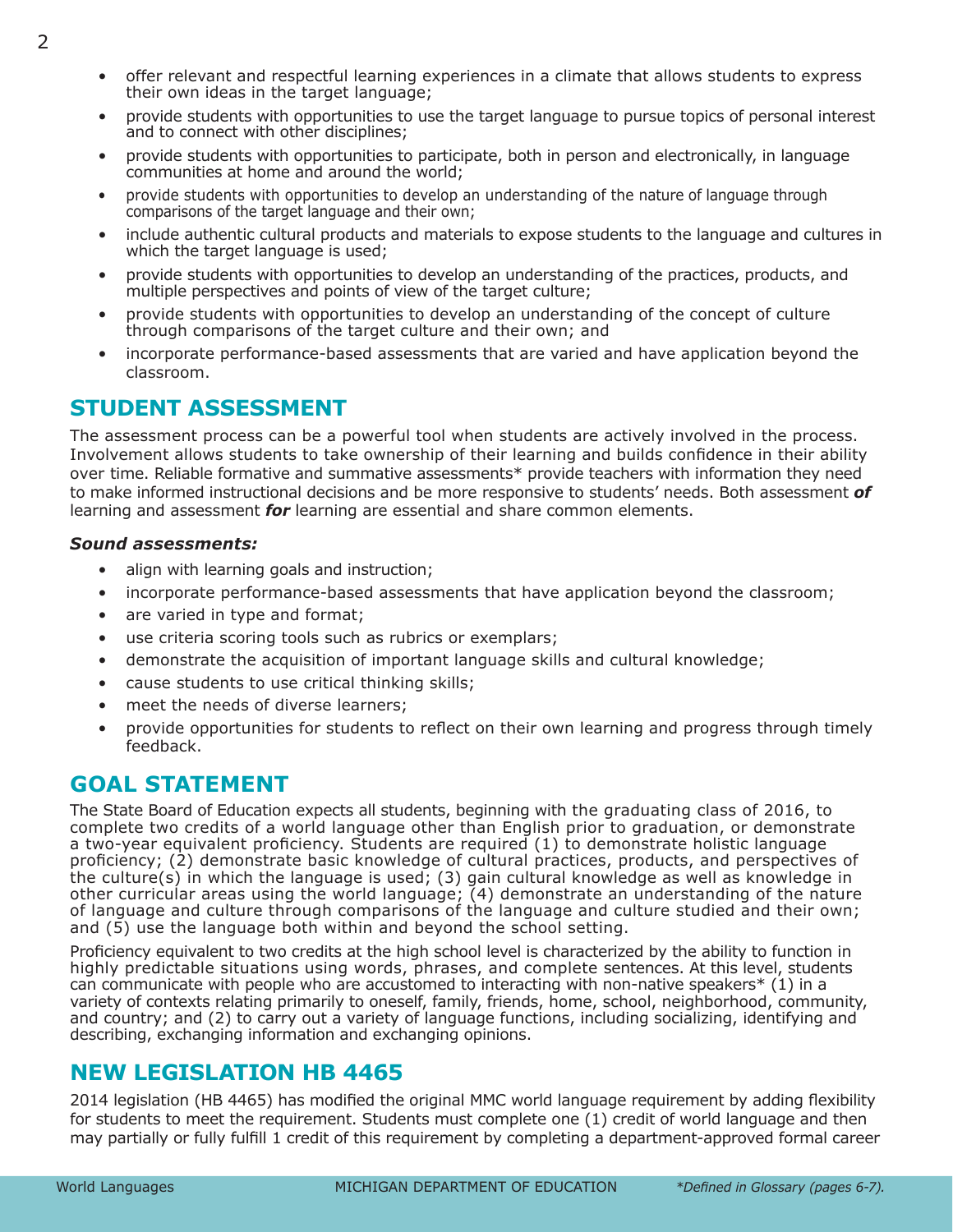<span id="page-4-0"></span>and technical education program or may partially or fully fulfill 1 credit visual or performing arts instruction that is in addition to the existing visual or performing arts requirement.

# **IMPLEMENTATION GUIDANCE**

*To whom does this change apply:*

The board of a school district or board of directors of a public school academy may request as an option that pupils graduating in 2015 meet the world language requirement, but are not bound by law to require that pupils graduating in 2015 meet the world language requirement described in HB4465.

The board of a school district or board of directors of a public school academy must require that pupils graduating in 2016, 2017, 2018, 2019, or 2020 meet the world language requirement described in HB4465.

# **WORLD LANGUAGES CREDIT GUIDELINES**

Students and school districts may choose to meet this requirement through a variety of languages and instructional options.

# **LANGUAGE OPTIONS**

While most languages taught in Michigan schools require students to build proficiency in listening, speaking, reading and writing, some languages do not have a written or oral form. Students may fulfill the requirement in the following ways:

- For languages that are both written and spoken, students must demonstrate proficiency equivalent to two credits at the high school level in speaking and writing (productive skills\*) and in listening and reading (interpretive skills\*).
- For languages that are no longer spoken (i.e. Ancient Greek or Latin), students are required to demonstrate proficiency equivalent to two credits at the high school level in writing (productive skill\*) and in reading (interpretive skill\*).
- For languages without formally accepted orthographies,\* students are required to demonstrate oral proficiency equivalent to two credits at the high school level.
- For languages that are signed (i.e. American Sign Language), students are required to demonstrate receptive and expressive proficiency\* equivalent to two credits at the high school level for languages that are spoken and written.

# **INSTRUCTIONAL OPTIONS**

#### **OPTION #1: Two (2) Credits of World Language**

Learners at different ages and stages of development progress at different rates and require different amounts of learning time to achieve equivalent proficiency. Research indicates that students benefit from continuous and extended sequences of language study in the same world language. School districts may choose to deliver a sequence of study equivalent to two years of high school credit in a variety of ways. For example, students may complete:

- 1. two years of classroom instruction at the high school level;
- 2. formal instruction in the same world language provided by their school district over the course of the K-8 experience (proficiency assessment equivalent to two credits at the high school level required; see next page); or
- 3. learning beyond the K-12 classroom, for example, formal schooling abroad, study abroad programs, college coursework, home or heritage languages, online courses, or other life experiences; formal documentation of equivalent proficiency is required.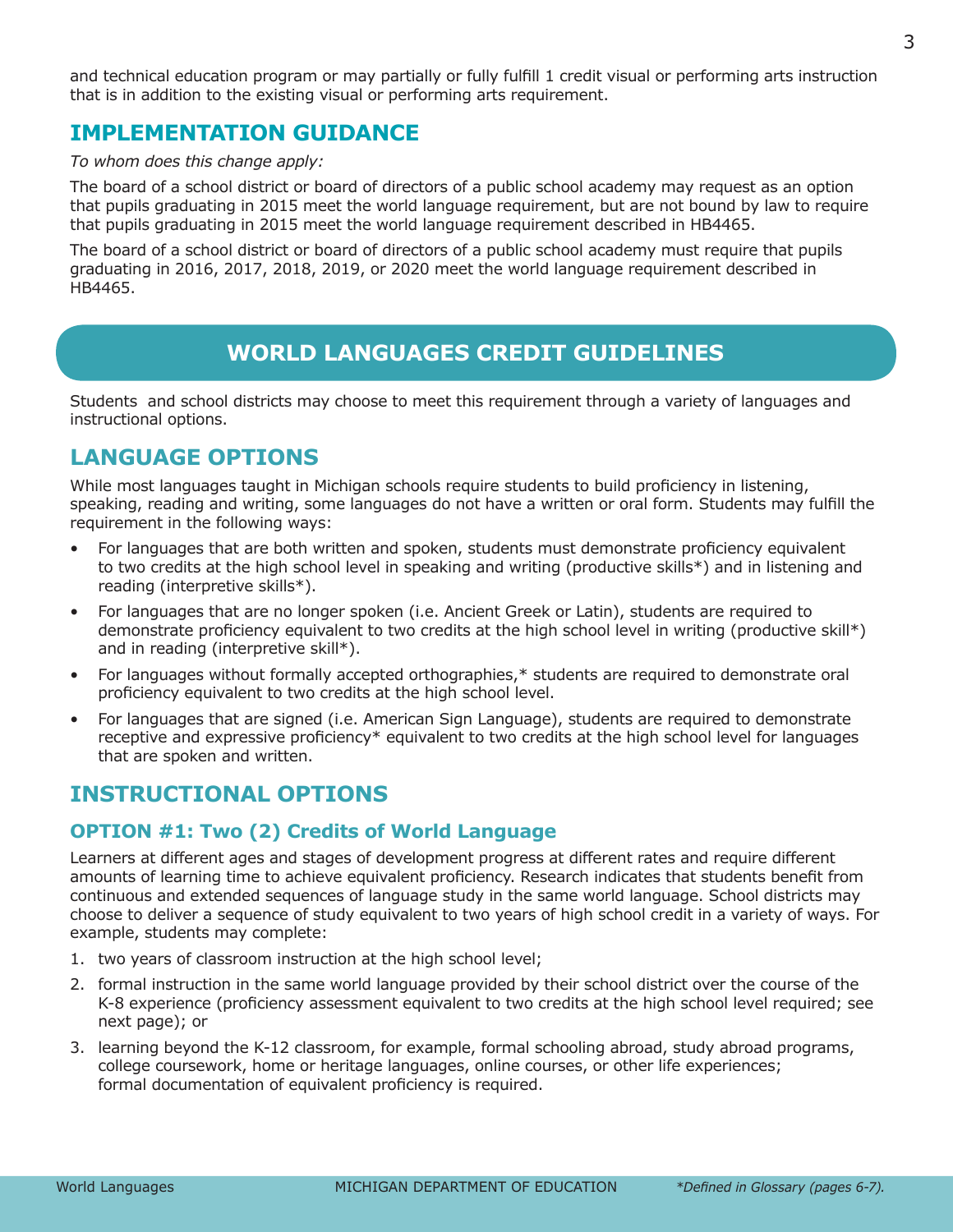Each local school district is responsible for designing opportunities for students to meet the new world language requirement. For example, a local school district might choose to meet the two-year language requirement by:

- offering a K-8 program for all children that results in proficiency equivalent to two credits at the high school level;
- encouraging students to complete the first credit of language study in Grades 6 and 7 and the second credit of language study in Grade 8;
- encouraging students to complete the first credit of language study in Grade 8 and the second credit of language study in Grades 9-12; or
- spreading two credits of language study over four calendar years, completing the first credit in two academic years and the second credit in two additional years.

Several program models are described in Appendix A.

#### **Equity of Access**

Regardless of the program model or mode of instruction, districts must ensure equity of access to two high school credits in the same world language and must provide a process for evaluating equivalent proficiency earned through experiences beyond the 9-12 classroom experience.

#### **Verification of Proficiency**

Students may demonstrate language proficiency at any point prior to high school graduation and may meet the two-credit world language graduation requirement in several ways.

- 1. High School Grades 9-12 Students fulfill the requirement by successfully completing two credits of study in the same world language at the high school level.
- 2. Grades K-8 or Combination of K-8 and High School For students who successfully complete either or both credits of the two credit requirement prior to high school, a formal assessment aligned to the Michigan World Language Standards and Benchmarks (2007), is required. The following types of assessments are recommended:

*For one credit:*

- successful completion of the high school's first year summative assessment (e.g., comprehensive final exam) or
- successful completion of other district approved assessments.

NOTE: Students who do not demonstrate proficiency equivalent to one credit, must take two credits of a world language.

*For a second credit in the same world language:*

- successful completion of the second year summative assessment (e.g., comprehensive final exam) or
- successful completion of other district approved assessments.
- 3. Alternative Equivalency

Any student who chooses to fulfill the two-credit world language requirement through an alternative route must provide formal documentation of proficiency equivalent to two credits at the high school level. In addition to the types of documentation listed in (2) Courses K-8 or Combination of K-8 and High School above, the following documentation is also possible:

#### *For one credit:*

• a translated, official school transcript documenting continuous and successful school experiences of at least one academic semester in which classes were conducted in the language for which credit is sought.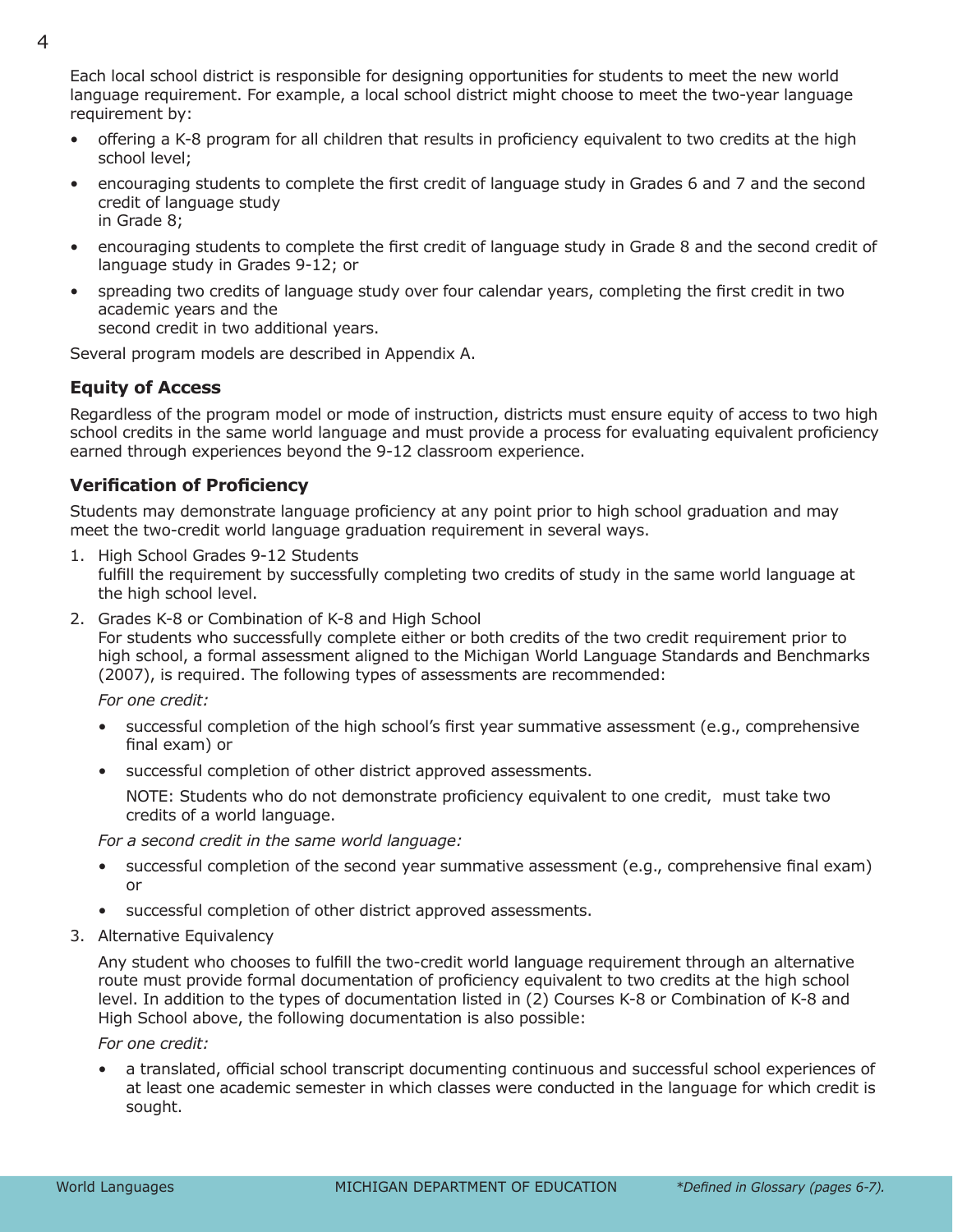<span id="page-6-0"></span>*For a second credit:*

• a translated, official school transcript documenting continuous and successful school experiences of at least one academic year in which classes were conducted in the language for which credit is sought.

#### **OPTION #2: One (1) Credit of World Language and up to one (1) credit of a Career and Technical Education (CTE) program**

For students who graduate from high school in 2015, 2016, 2017, 2018, 2019, or 2020 only, a pupil may partially or fully fulfill 1 credit of this requirement by completing a department-approved formal career and technical education program.

#### **OPTION #3: One (1) Credit of World Language and up to one (1) credit of Visual, Performing, and Applied Arts (VPAA)**

For students who graduate from high school in 2015, 2016, 2017, 2018, 2019, or 2020 only, a pupil may partially or fully fulfill 1 credit of this requirement by completing visual or performing arts instruction that is in addition to the requirement under subsection  $(1)$   $(a)$   $(iv)$ .

# **WORLD LANGUAGES CONTENT STRANDS AND STANDARDS**

# **STRAND 1: COMMUNICATION**

Communicate in World Languages

#### **Standard 1.1 Interpersonal**

Students engage in conversations, provide and obtain information, express feelings and emotions and exchange opinions.

#### **Standard 1.2 Interpretive**

Students understand and interpret written and spoken language on a variety of topics.

#### **Standard 1.3 Presentational**

Students present information, concepts, and ideas to an audience of listeners on a variety of topics.

#### **STRAND 2: CULTURE**

Gain Knowledge and Understanding of Other Cultures

#### **Standard 2.1 Practices and Perspectives**

Students demonstrate an understanding of the relationship between the practices and perspectives of the culture studied.

#### **Standard 2.2 Products and Perspectives**

Students demonstrate an understanding of the relationship between the products and perspectives of the culture studied.

#### **STRAND 3: CONNECTIONS**

Connect with Other Disciplines and Acquire Information

#### **Standard 3.1 Knowledge**

Students reinforce and further their knowledge of other disciplines through the world language.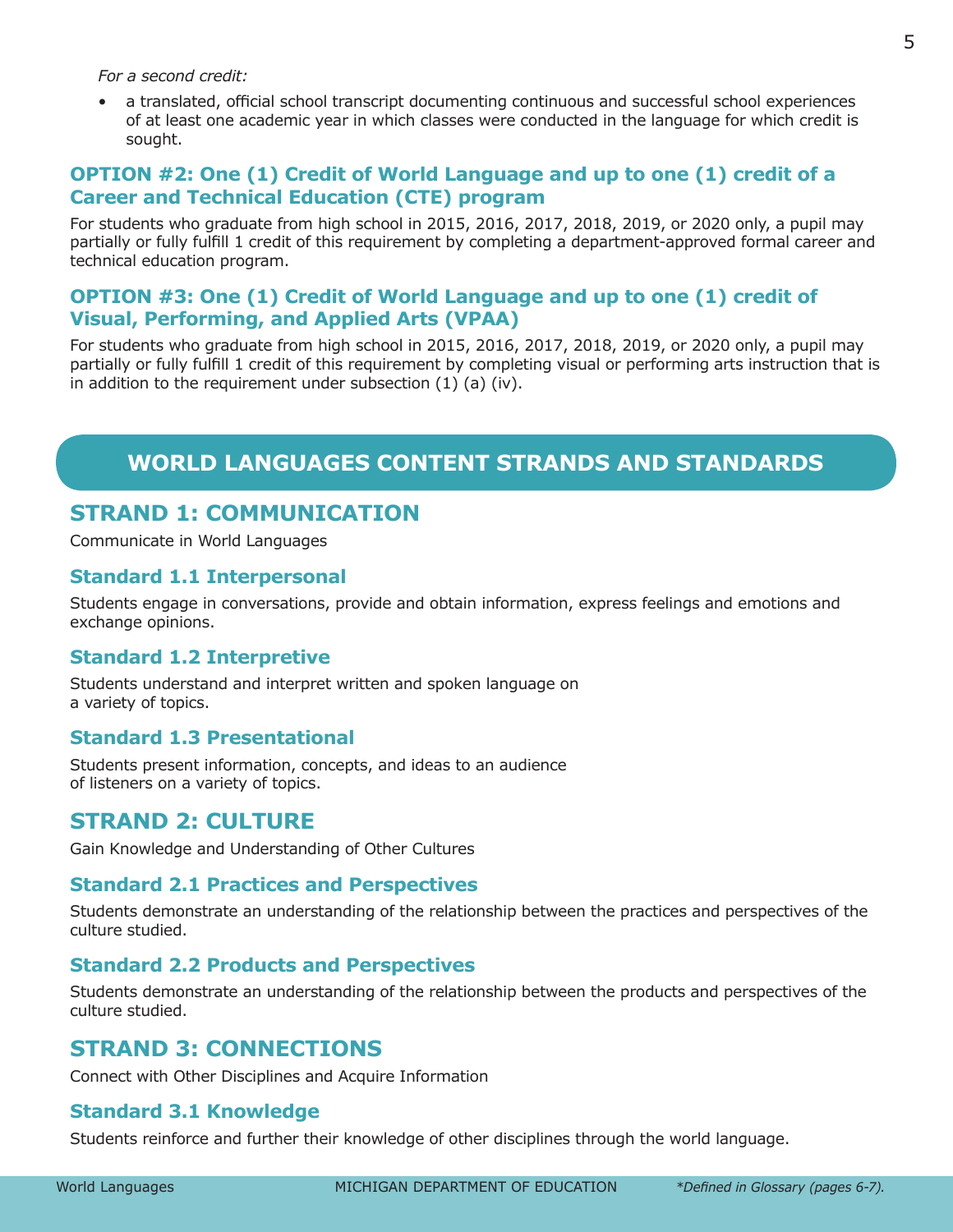#### <span id="page-7-0"></span>**Standard 3.2 Point of View**

Students acquire information and recognize the distinctive viewpoints that are only available through the world language and its cultures.

#### **STRAND 4: COMPARISONS**

Develop Insight into the Nature of Language and Culture

#### **Standard 4.1 Comparing Languages**

Students demonstrate understanding of the nature of language through comparisons of the language studied and their own.

#### **Standard 4.2 Comparing Cultures**

Students demonstrate understanding of the concept of culture through comparisons of the cultures studied and their own.

#### **STRAND 5: COMMUNITIES**

Participate in Multilingual Communities at Home and Around the World

#### **Standard 5.1 Use of Language**

Students use the language both within and beyond the school setting.

#### **Standard 5.2 Personal Enrichment**

Students show evidence of becoming life-long learners by using the language for personal enjoyment and enrichment.

#### **GLOSSARY**

**Academic Work Group:** Group of academicians and practitioners that began the development of the draft World Languages guidelines.

**ACTFL (American Council on the Teaching of Foreign Languages):** (www.actfl.org) The American Council on the Teaching of Foreign Languages is the national organization dedicated to the improvement and expansion of the teaching and learning of all World Languages at all levels of instruction throughout the U.S. ACTFL engages in many projects on a national level including the publication of the *ACTFL Performance Guidelines for K-12 Learners*, the *ACTFL Proficiency Guidelines for Speaking*, and the *ACTFL Proficiency Guidelines for Writing*.

**ACTFL Proficiency Guidelines:** The *ACTFL Proficiency Guidelines for Speaking* and the *ACTFL Proficiency Guidelines for Writing* describe what individuals can do with spoken and written language, respectively. Language proficiency is described at five main levels: Novice, Intermediate, Advanced, Superior, and Distinguished.

**ACTFL Performance Guidelines for K-12 Learners:** While the *ACTFL Proficiency Guidelines* were written with adults in mind, the *ACTFL Performance Guidelines for K-12 Learners* was written specifically for younger learners in a school setting. Language proficiency is described at the Novice through Advanced Low levels, the levels that best correspond to proficiency of K-12 learners.

**AP (Advanced Placement):** http://apcentral.collegeboard.com Advanced Placement courses are high school courses designed to be equivalent to college-level courses in content, assignments, and assessment. High School students who complete Advanced Placement courses and do well on the AP exams can receive university credit and/or advanced standing for the course work completed.

**Assessment:** Any of a variety of ways used to determine if students have met the learning objectives for a given course of study. Assessments are considered formative when the results are used solely to help students see where they stand in relation to curricular goals Assessments are considered summative when the results are used to judge student progress for a purpose such as providing a course grade or allowing a student to pass from one level to another.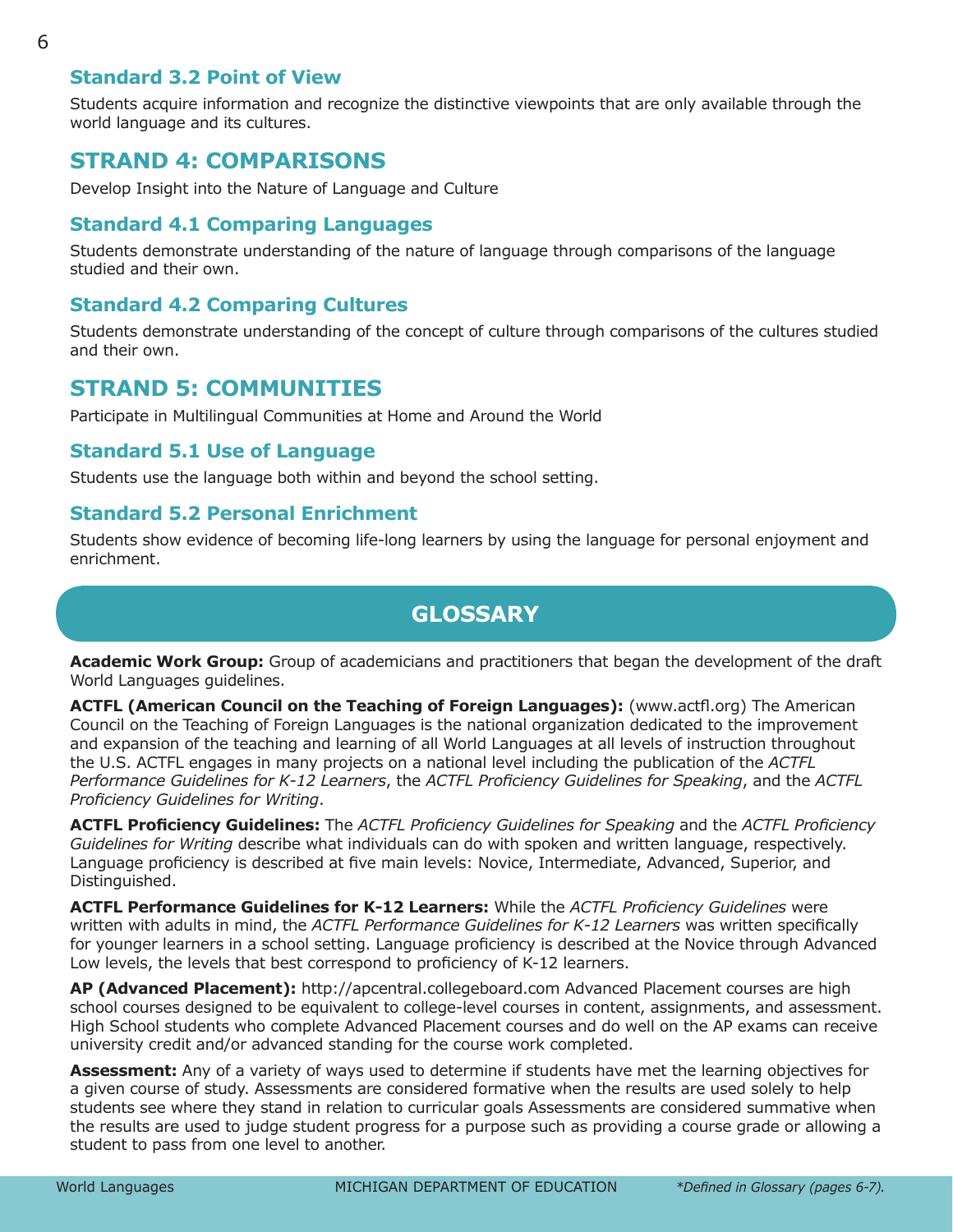**Assessment instruments:** The following are recognized, commercially-produced assessment instruments: SOPI (Simulated Oral Proficiency Interview), SOPA (Student Oral Proficiency Assessment), ELLOPA (Early Language Learning Oral Profi ciency Assessment), STAMP (STAndards-based Measurement of Proficiency), SCPI (Signed Communication Proficiency Interview), OPI (Oral Proficiency Interview).

**Authentic instructional resources:** Language and cultural products created by native speakers or by others who have skills comparable to those of a native speaker, expressly for use within a community in which the language is used. In the language classroom, these authentic instructional resources serve as models of spoken, written, and/or signed language. To develop native-like language proficiency, students need to read and interpret authentic materials from magazines, newspapers, advertisements, film, literature and other documents. Likewise, students need to understand **authentic language** used by native speakers in interpersonal communication or through film, CDs, DVDs, podcasts and other media.

**Authentic performance tasks:** Exercises, activities, projects, and assessments designed to simulate tasks that native speakers perform on a daily basis. EXAMPLES: Students read a menu from the target culture and then role-play ordering a meal; students study a weather map from the target culture and discuss what activities they can do and what clothes they should wear based on the weather for the day.

**Communicative modes:** The *Standards for Language Learning* and the *Michigan World Language Standards and Benchmarks* recognize three communicative modes: the interpersonal mode (conversation involving listening and speaking or written communication requiring a response), the interpretive mode (listening or reading), and the presentational mode (speaking or writing to an audience of listeners or readers).

**Context:** The circumstances or situation in which communication occurs or its topics or themes.

**Function:** The communicative task the person hopes to accomplish by means of the language; the purpose or goal of the communication, such as: inviting, accepting and refusing an invitation; greeting; asking for and providing information; reporting news; expressing surprise; expressing opinions.

**Heritage language:** In the United States, World Languages originally used by the culture to which one or one's family belongs.

**Home language:** In the United States, World Languages spoken primarily within the context of one's home and family.

**Language skills:** The traditional four language skills include listening, speaking, reading, and writing. Speaking and writing are often referred to as the **productive skills** since students produce oral language by speaking or produce written language while writing. Listening and reading are often referred to as the **interpretive skills** since students receive information by listening or reading and then interpret that information. A four-skills assessment and/or a four-skills curriculum includes listening, speaking, reading and writing.

**Learning scenarios:** Thematic units of study composed of lesson plans and assessments

**Orthographies:** Systems of writing.

*Michigan World Language Standards and Benchmarks:* A document that defines what students should know and be able to do in Michigan K-12 world language programs.

**Proficiency:** A range in ability to use a language in comparison with the language skill of the educated native speaker. Proficiency in a language is described at five main levels: Novice, Intermediate, Advanced, Superior, and Distinguished. See *ACTFL Proficiency Guidelines* at www.actfl.org.

**Receptive and expressive proficiency:** A range of ability to understand and produce signed language, American Sign Language (ASL).

*Standards for Foreign Language Learning in the 21st Century:* The national Standards for Foreign Language Learning in the 21st Century are content standards for elementary, middle school, high school, and post-secondary language courses. The Standards exist in a generic form as well as in language-specific form. The Standards exist in five content areas often referred to as the five Cs: Communication, Culture, Connections, Comparisons, and Communities.

**Target language and target culture:** The language and culture being taught and learned. EXAMPLE: In a Spanish class, the target language is Spanish while the target culture is that of the entire Spanishspeaking world.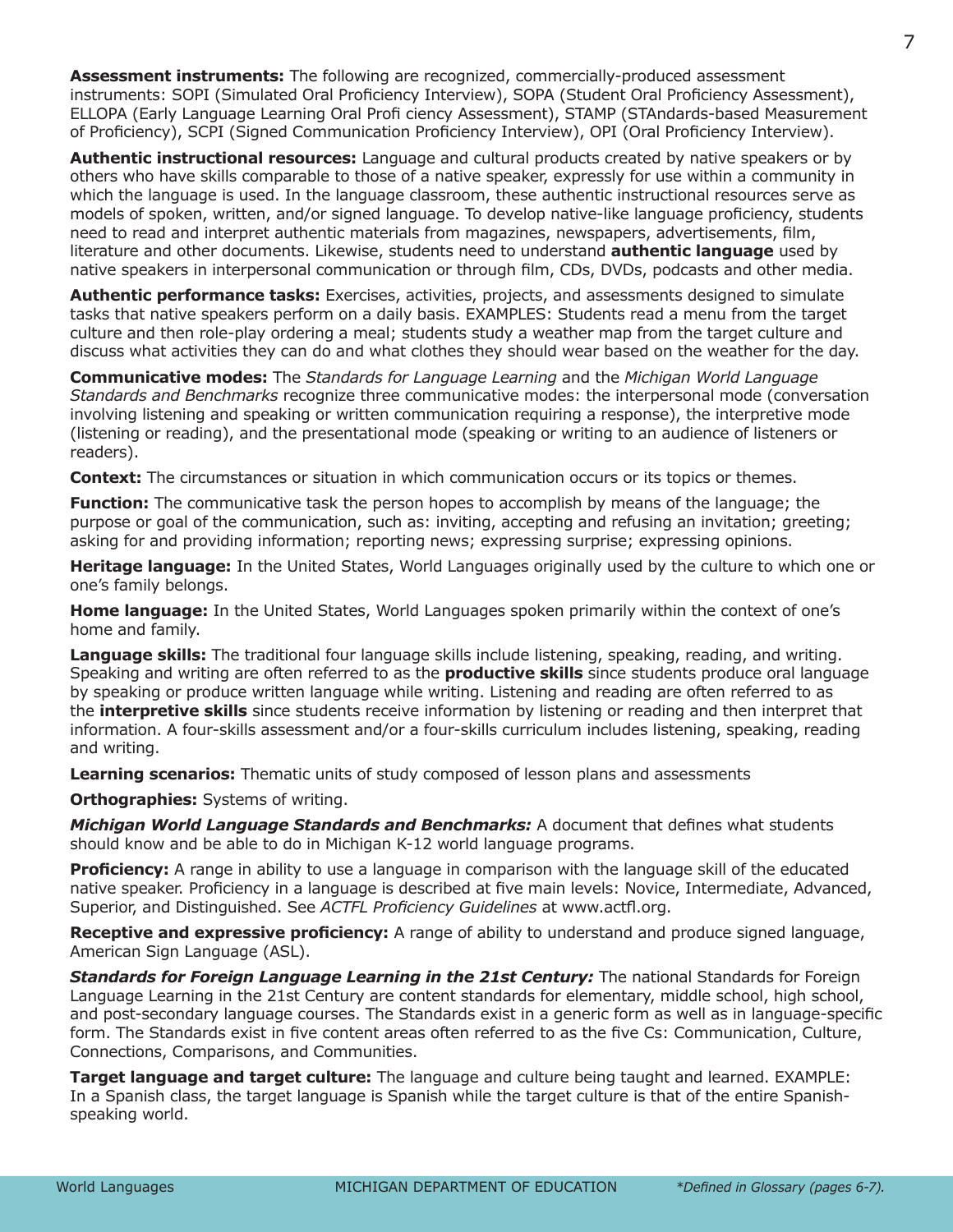# **APPENDIX A**

<span id="page-9-0"></span>Each local school district is responsible for designing opportunities for students to meet the new World Language requirement. The ACTFL Performance Guidelines for K-12 Learners (p. 6) provide guidance for program development and implementation that school districts may find helpful. The ACTFL Guidelines state that, to develop proficiency, equivalent to two credits at the high school level as defined by the Michigan Merit Curriculum:

- elementary programs should meet no less than 30-40 minutes per class period 3-5 days per week;
- middle school programs should meet the equivalent of no less than 40-50 minutes five times per week; and
- high school programs should meet for the equivalent of no less than 50-60 minutes five times per week.

The following tables suggest possible program models and may be helpful to teachers, curriculum developers, and administrators as they design district world language programs. For example, a local school district might choose to meet the two-year language requirement:

- by offering a K-8 program for all children that results in proficiency equivalent to two years at the high school level;
- by encouraging students to complete the first credit of language study in Grades 6 and 7 and the second credit of language study in Grade 8;
- by encouraging students to complete the first credit of language study in Grade 8 and the second credit of language study in Grades 9 – 12; or
- by spreading two credits of language study over four calendar years, completing the first credit in two academic years and the second credit in two additional years.

| <b>Model &amp; Grades</b>                                         | <b>Sessions per Week &amp;</b><br><b>Length of Sessions</b>        | <b>Total Hours of</b><br><b>Instruction per Year</b> |
|-------------------------------------------------------------------|--------------------------------------------------------------------|------------------------------------------------------|
| Model 1: Grades K-5                                               | Minimum FOUR times per<br>week at 30 minutes per<br>session        | 76 hours of instruction per<br>year                  |
| Model 2: Grades 6-7                                               | Minimum FIVE 40-minute<br>class sessions per week or<br>equivalent | 126 hours of instruction per<br>year                 |
| Model 3: Grade 8                                                  | Minimum FIVE 50-minute<br>class sessions per week or<br>equivalent | 158 hours of instruction per<br>year                 |
| Model 4: Grades 9, 10, or 11                                      | Minimum FIVE 50-minute<br>class sessions per week or<br>equivalent | 158 hours of instruction per<br>year                 |
| Model 5: Grades 6-8<br>(extended time to complete<br>one credit)  | Minimum FIVE 40-minute<br>class sessions per week or<br>equivalent | 126 hours of instruction per<br>year                 |
| Model 6: Grades 9-10<br>(extended time to complete<br>one credit) | Minimum FIVE 50-minute<br>class sessions per week or<br>equivalent | 158 hours of instruction per<br>year                 |

# **POSSIBLE SCHEDULING MODELS: FIRST CREDIT**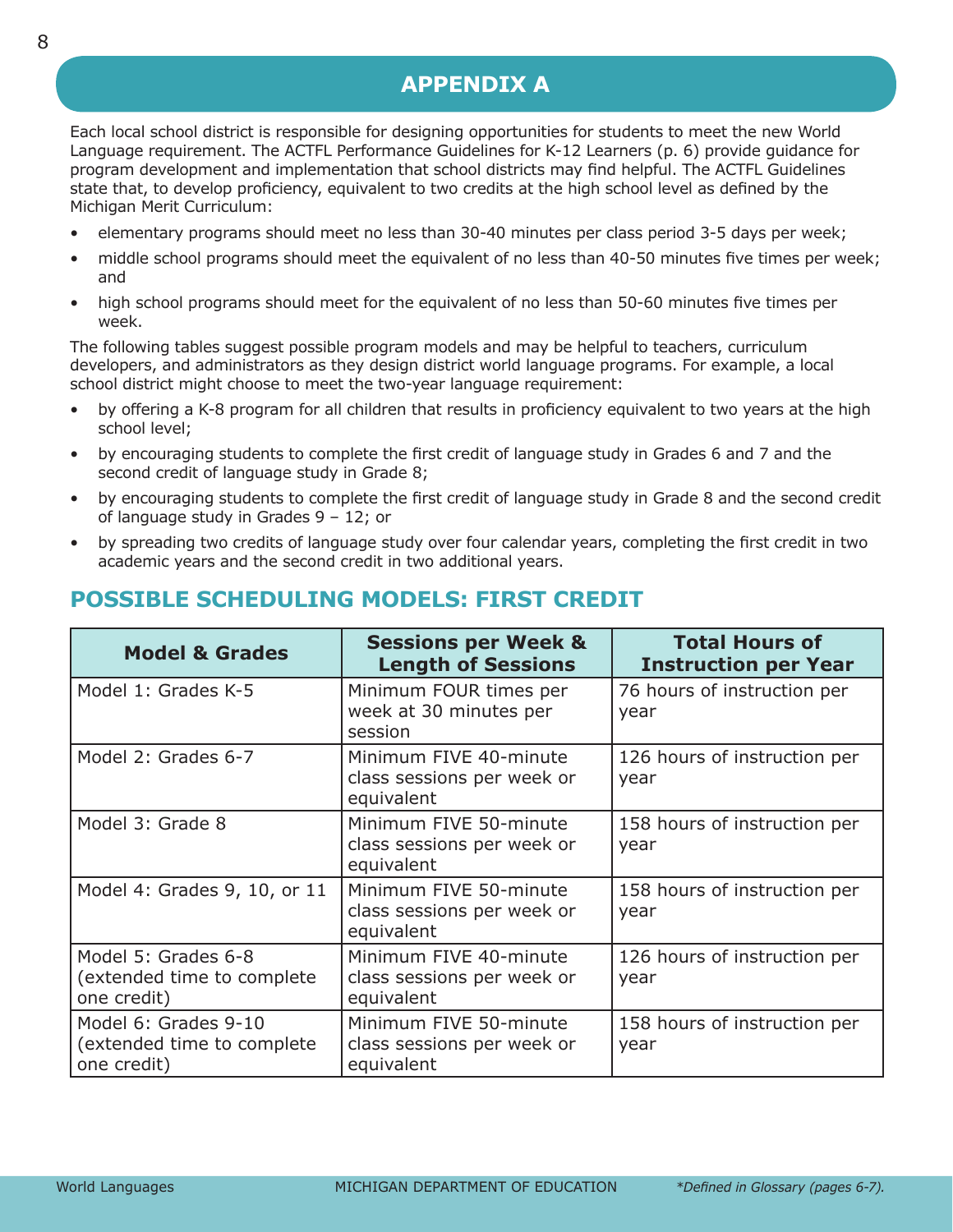<span id="page-10-0"></span>**NOTE:** The models below assume that students have successfully completed an experience equivalent to one credit. These sample program models describe different routes to earn a second credit in the same language to fulfill the graduation requirement.

# **POSSIBLE SCHEDULING MODELS: SECOND CREDIT**

| <b>Model &amp; Grades</b>                                                                                                | <b>Sessions per Week &amp;</b><br><b>Length of Sessions</b>        | <b>Total Hours of</b><br><b>Instruction per Year</b> |
|--------------------------------------------------------------------------------------------------------------------------|--------------------------------------------------------------------|------------------------------------------------------|
| Model 1: Grades 6-7 (probable<br>continuation of Grades K-5<br>program)                                                  | Minimum FIVE 40-minute<br>class sessions per week or<br>equivalent | 126 hours of instruction per<br>year                 |
| Model 2: Grades 8<br>(probable continuation of Grades)<br>6-7 program)                                                   | Minimum FIVE 50-minute<br>class sessions per week or<br>equivalent | 158 hours of instruction per<br>year                 |
| Model 3: Grades 9, 10, 11, or 12<br>(probable continuation of Cred-<br>it 1 from Grade 8, 9, 10, or 11<br>program)       | Minimum FIVE 50-minute<br>class sessions per week or<br>equivalent | 158 hours of instruction per<br>year                 |
| Model 4: Grades 11-12<br>(extended time to complete<br>second credit: probable continu-<br>ation of Grades 9-10 program) | Minimum FIVE 50-minute<br>class sessions per week or<br>equivalent | 158 hours of instruction per<br>year                 |

# **ASSESSMENT RESOURCES**

When a district does not have a locally prepared proficiency assessment available in the language for which the student wishes to test-out, the following additional resources may be helpful.

University or Community College recognized proficiency assessments.

Commercially-prepared assessments (i.e. Stamp4)

Proficiency equivalent to one credit in high school (rating of 2) or

Proficiency equivalent to the second credit in high school (rating of 3).

National exams (i.e. AATSP or Latin)

Proficiency equivalent to one credit in high school (rating of Level 1) or

Proficiency equivalent to the second credit in high school (rating of Level II).

European level

Proficiency equivalent to one credit in high school (rating of A1) or

Proficiency equivalent to the second credit in high school (rating of A2).

Successful completion of a combination of district assessments and commercially-prepared assessments demonstrating proficiency equivalent to the second year of high school.

 $-$  ELLOPA  $-$  SOPI  $-$  SLPI

 $-$  SOPA  $-$  OPI